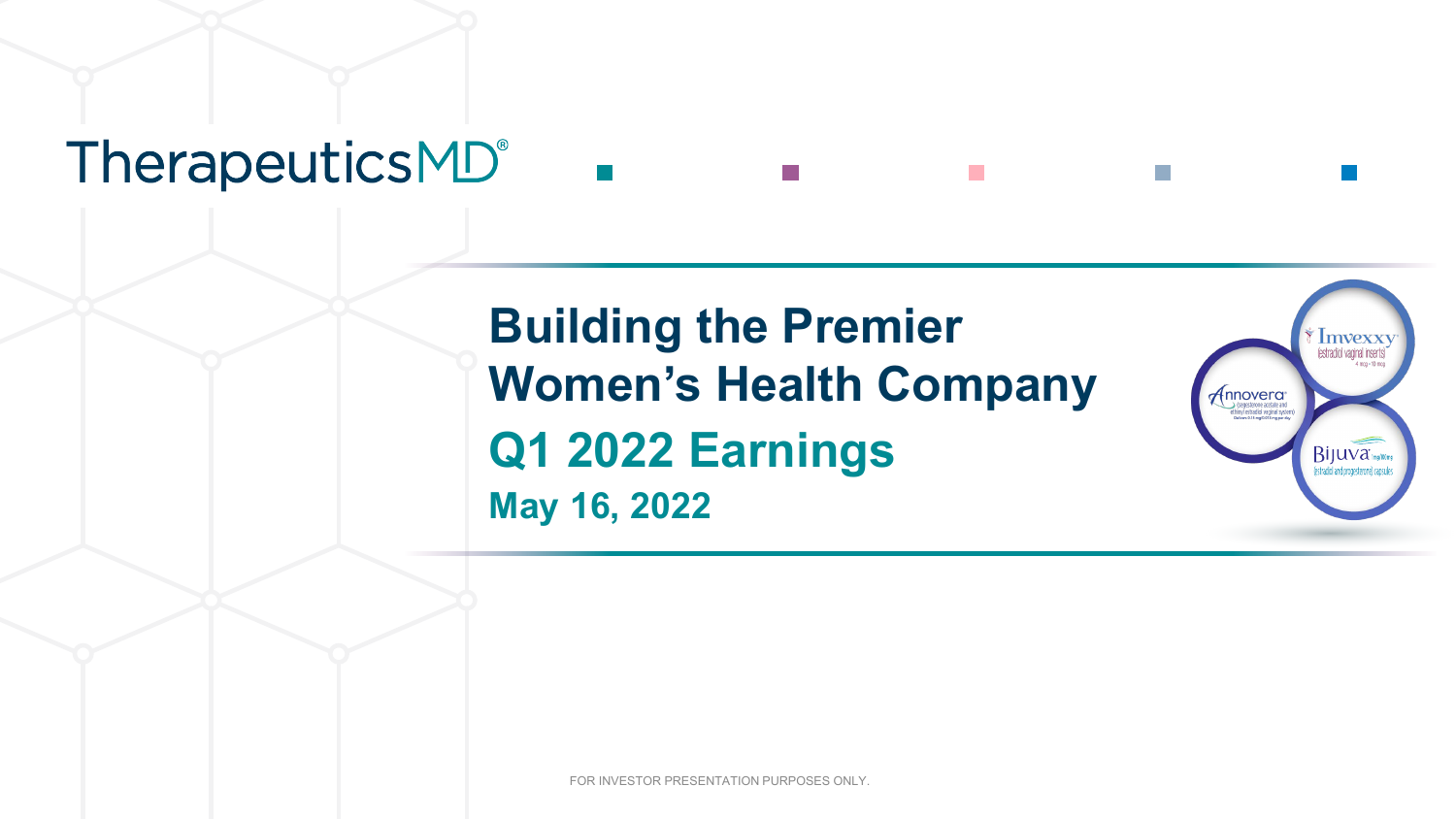# **Forward-Looking Statements**

This presentation by TherapeuticsMD, Inc. may contain forward-looking statements. Forward-looking statements may include, but are not limited to, statements relating to TherapeuticsMD's objectives, plans and strategies as well as statements, other than historical facts, that address activities, events or developments that the company intends, expects, projects, believes or anticipates will or may occur in the future. These statements are often characterized by terminology such as "believes," "hopes," "may," "anticipates," "should," "intends," "plans," "will," "expects," "estimates," "projects," "positioned," "strategy" and similar expressions and are based on assumptions and assessments made in light of management's experience and perception of historical trends, current conditions, expected future developments and other factors believed to be appropriate. Forward-looking statements in this press release are made as of the date of this press release, and the company undertakes no duty to update or revise any such statements, whether as a result of new information, future events or otherwise. Forward-looking statements are not guarantees of future performance and are subject to risks and uncertainties, many of which are outside of the company's control. Important factors that could cause actual results, developments and business decisions to differ materially from forward-looking statements are described in the sections titled "Risk Factors" in the company's filings with the Securities and Exchange Commission, including its most recent Annual Report on Form 10-K and Quarterly Reports on Form 10-Q, as well as reports on Form 8-K, and include the following: the effects of the COVID-19 pandemic; how the proceeds from the divestiture of the company's vitaCare business will be utilized; the company's ability to maintain or increase sales of its products; the company's ability to develop and commercialize IMVEXXY®, ANNOVERA®, and BIJUVA® and obtain additional financing necessary therefor; whether the company will be able to comply with the covenants and conditions under its term loan facility and the company's ability to refinance such facility; the effects of supply chain issues on the supply of the company's products; the potential of adverse side effects or other safety risks that could adversely affect the commercialization of the company's current or future approved products or preclude the approval of the company's future drug candidates; whether the FDA will approve the manufacturing supplement for ANNOVERA; the company's ability to protect its intellectual property, including with respect to the Paragraph IV notice letters the company received regarding IMVEXXY; the length, cost and uncertain results of future clinical trials; the company's reliance on third parties to conduct its manufacturing, research and development and clinical trials; the ability of the company's licensees to commercialize and distribute the company's products; the ability of the company's marketing contractors to market ANNOVERA; the availability of reimbursement from government authorities and health insurance companies for the company's products; the impact of product liability lawsuits; the influence of extensive and costly government regulation; the impact of leadership transitions; the volatility of the trading price of the company's common stock and the concentration of power in its stock ownership.

#### **TherapeuticsMD<sup>®</sup>**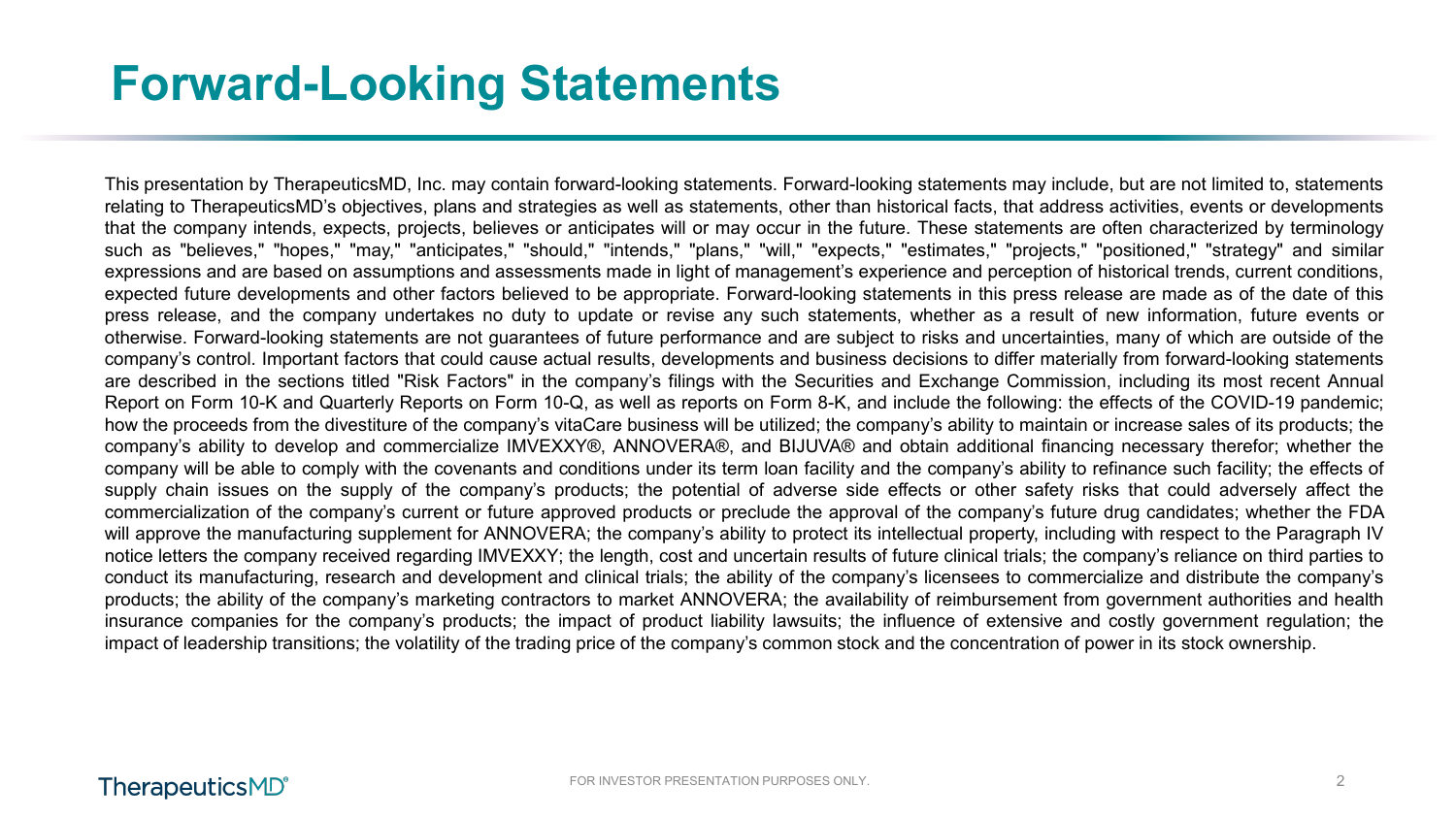#### TherapeuticsMD® the contract of the contract of  $\mathcal{L}^{\mathcal{L}}$  $\mathcal{C}^{\mathcal{A}}$

## **Hugh O'Dowd CEO**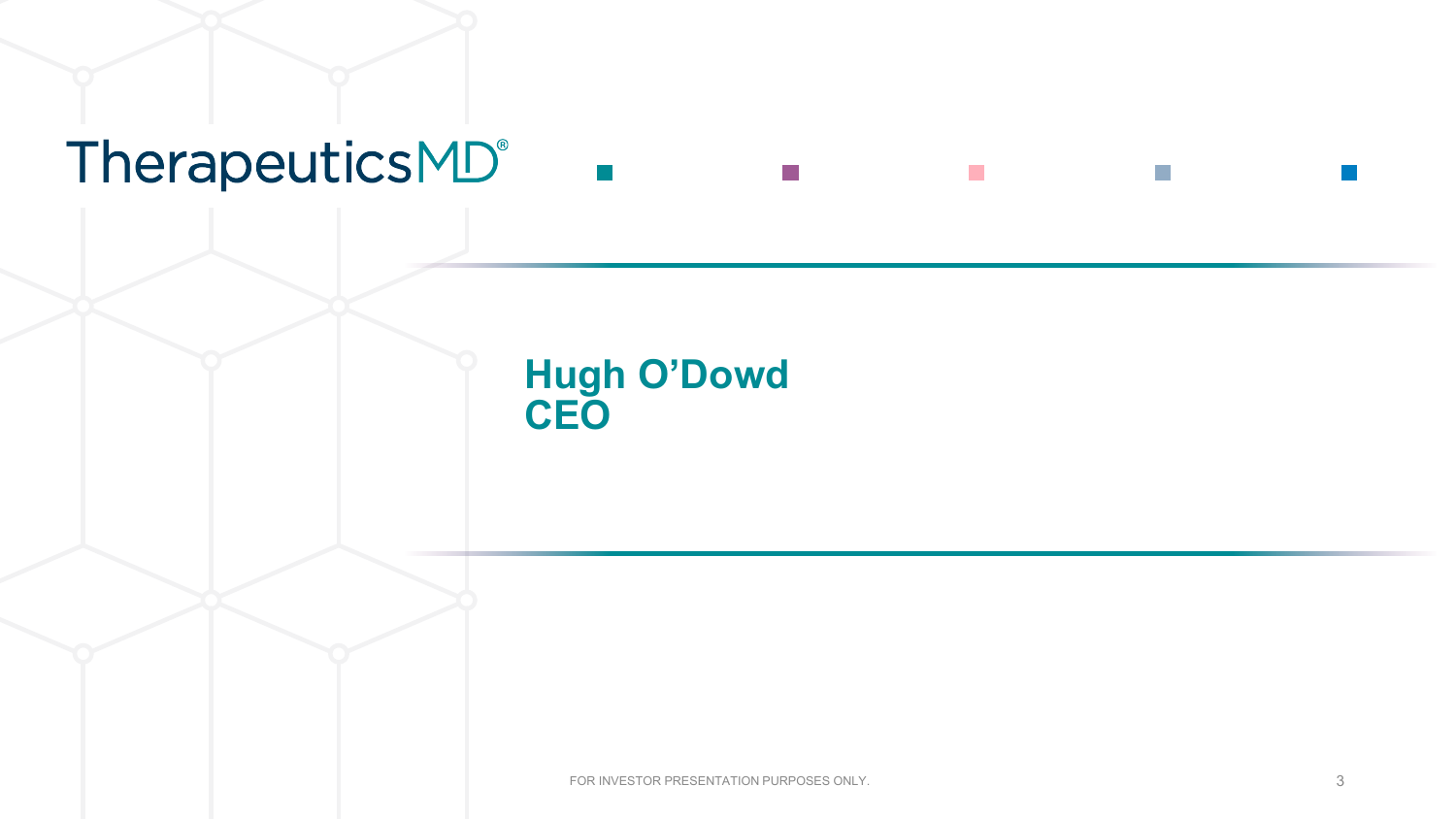#### TherapeuticsMD® **Contract Contract Contract Contract Contract**  $\mathcal{L}^{\mathcal{L}}$  $\left\vert \cdot\right\vert$

## **Q1 2022 Financial Overview**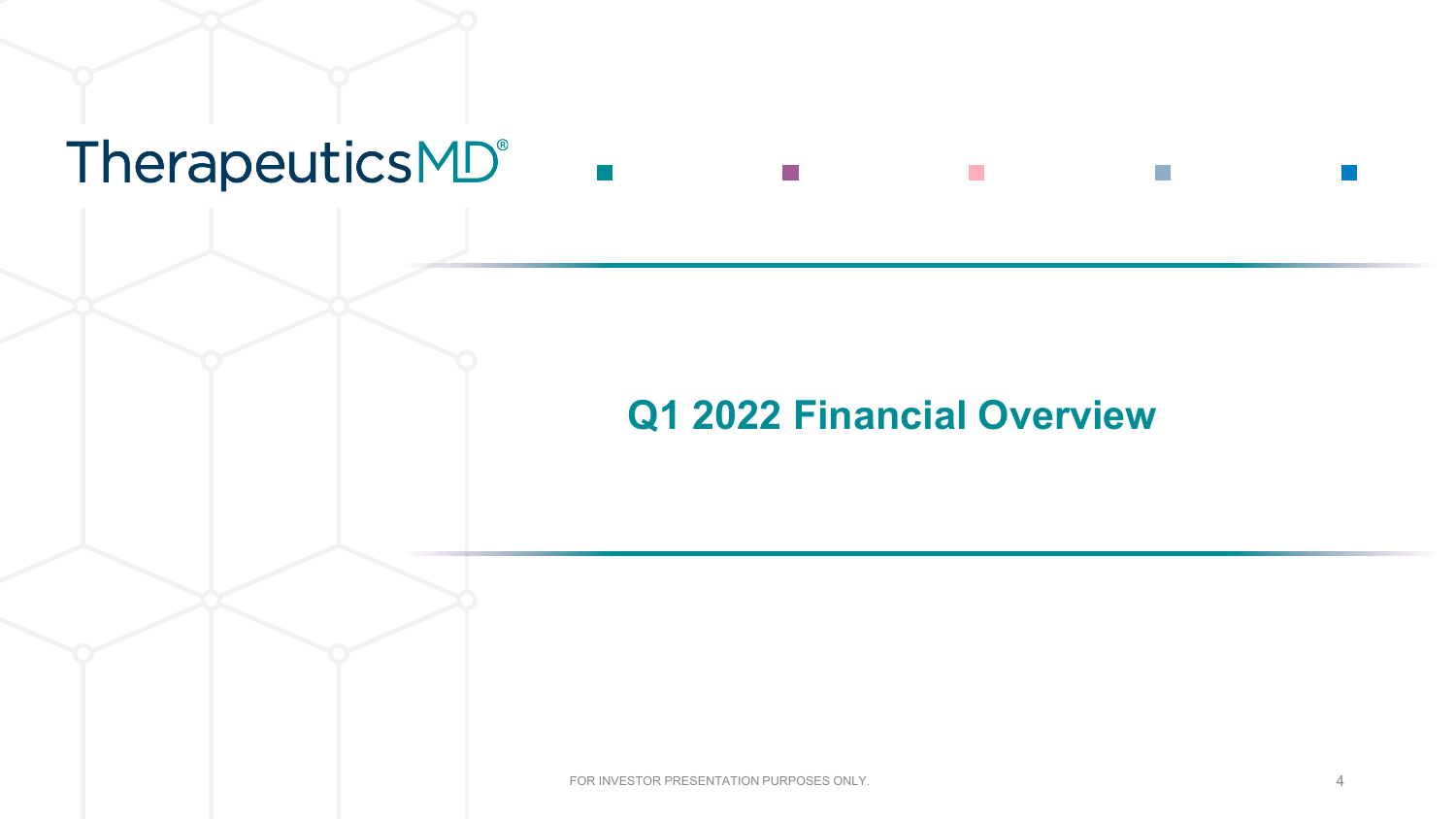# **Quarterly Revenue Trends**



## **Q1-22 Highlights**

- Total net revenue decreased 3% in Q1-22 vs Q1-21, but increased 4% vs Q4-21
- Total net product revenue decreased 4% in Q1- 22 vs Q1-21, but increased 1% vs Q4-21
- ANNOVERA net revenue decreased 3% in Q1- 22 vs Q1-21 and was impacted by production and supply issues, but increased 9% vs Q4-21
- BIJUVA net revenue increased 5% in Q1-22 vs Q1-21, but decreased 5% vs Q4-21
- IMVEXXY net revenue was flat in Q1-22 vs Q1- 21, but increased 5% vs Q4-21

## **TherapeuticsMD®**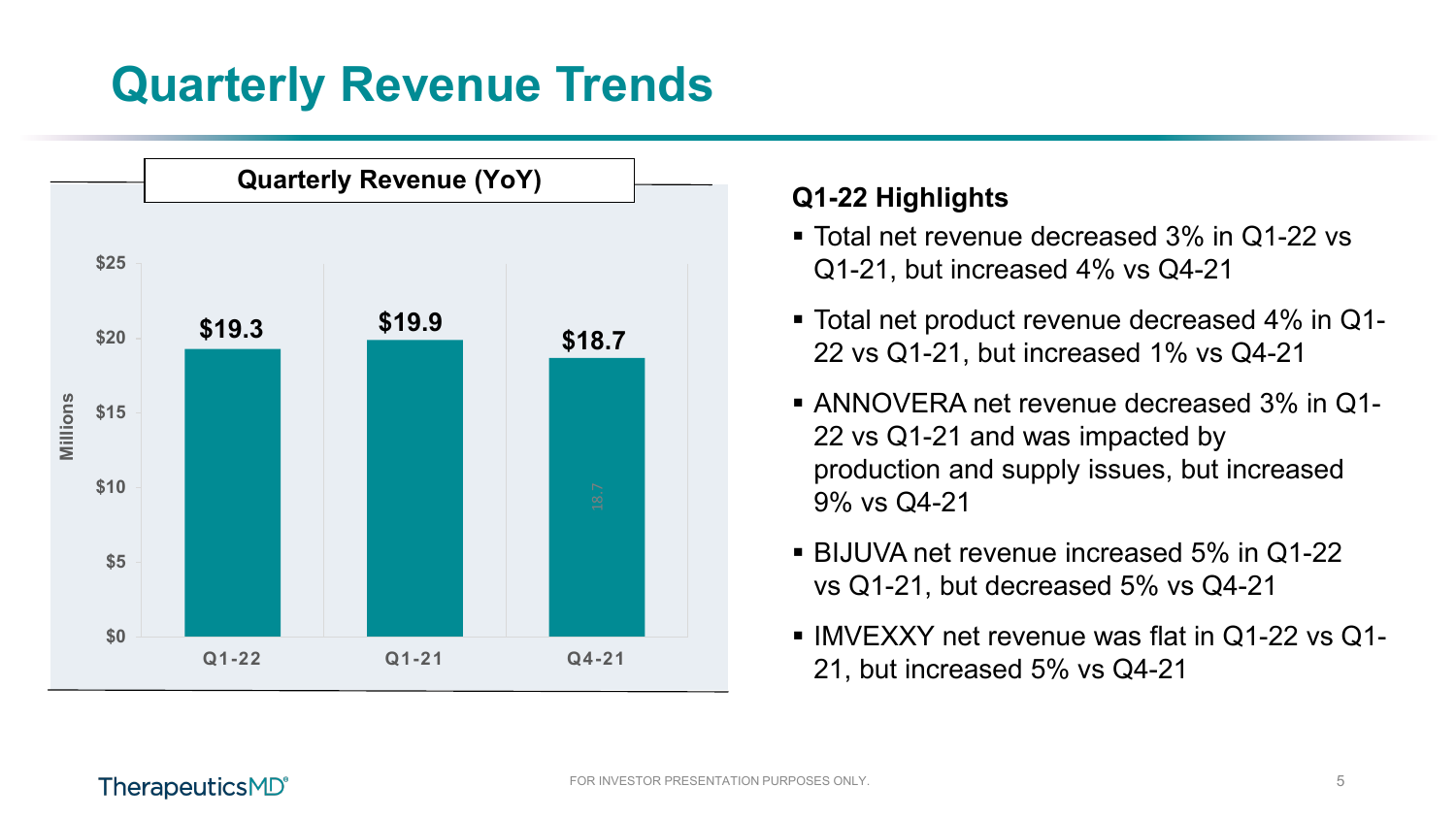## **Financial Results: Comparison Q1 2022 to Q1 2022 to Q4 2021**

| <b>Comparison of Key Financial Statement Items</b><br>[\$1,000's] |                           |               |                |
|-------------------------------------------------------------------|---------------------------|---------------|----------------|
|                                                                   | $Q1 - 22$                 | $Q1 - 21$     | $Q4 - 21$      |
| <b>Balance Sheet(1)</b>                                           |                           |               |                |
| Cash                                                              | \$<br>30,384              | \$137,617     | \$<br>65,122   |
| Debt                                                              | 225,000<br>$\mathfrak{L}$ | 200,000<br>\$ | 200,000<br>\$  |
| <b>Income Statement</b>                                           |                           |               |                |
| <b>Net Revenue</b>                                                | \$<br>19,333              | \$<br>19,866  | \$<br>18,678   |
| <b>Gross Profit</b>                                               | \$<br>14,473              | \$<br>15,179  | \$<br>13,941   |
| Gross Margin %                                                    | 75%                       | 76%           | 75%            |
| Total Operating<br><b>Expenses</b>                                | 40,702<br>\$              | 44,457<br>S   | 49,333<br>\$   |
| <b>Net Loss</b>                                                   | (49, 021)<br>\$           | \$ (39, 383)  | (42,960)<br>\$ |
| <b>Cash Flow</b>                                                  |                           |               |                |
| Net Cash Used In<br><b>Operating Activities</b>                   | \$ (29,526)               | \$ (38, 380)  | \$ (39, 558)   |

- **In April, certain proceeds from the vitaCare** divestiture were used to paydown the debt; April 30th debt balance was \$89M.
- Gross margin of 75% in Q1-22 relatively consistent Q1-21 and Q4-21.
- **Operating expenses in Q1-22 decreased** \$3.8M from Q1-21 and \$8.6M from Q4-21.
- Net loss in Q1-22 increased \$9.6M from Q1-21 and \$6.1M from Q4-21. Net loss in Q1-22 included a \$8.4 million loss on extinguishment of debt and higher financing fees amortization as compared to Q1-21 and Q4-21.
- Net cash used in operating activities in Q1-22 decreased \$8.9M from Q1-21 and \$10.0M from Q4-21.

(1) Balance Sheet as of quarter end.

## **TherapeuticsMD**<sup>®</sup>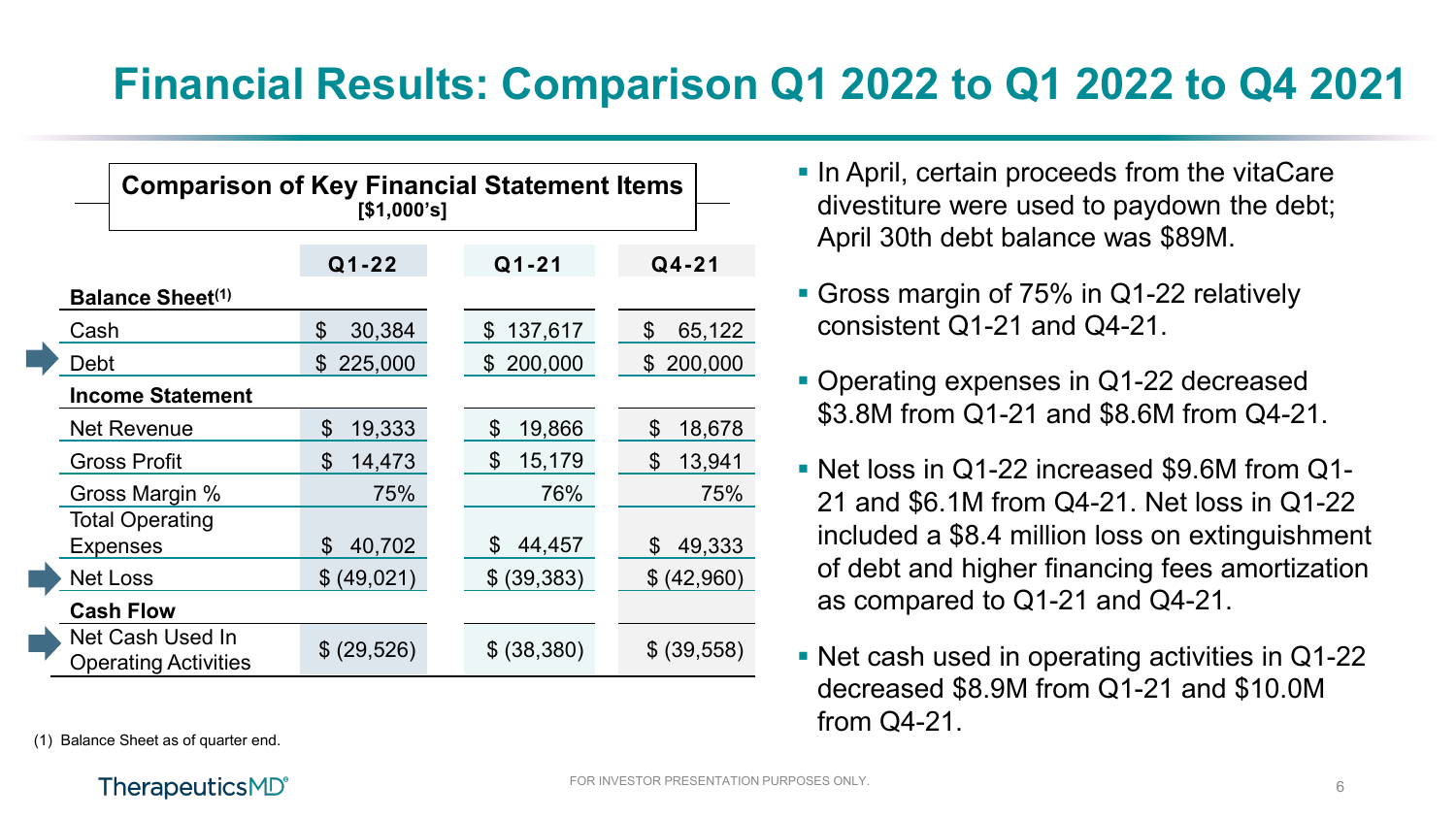#### TherapeuticsMD® **Contract Contract Contract Contract Contract**  $\mathcal{L}^{\mathcal{L}}$  $\left\vert \cdot\right\vert$

## **Q1 2022 Commercial Overview**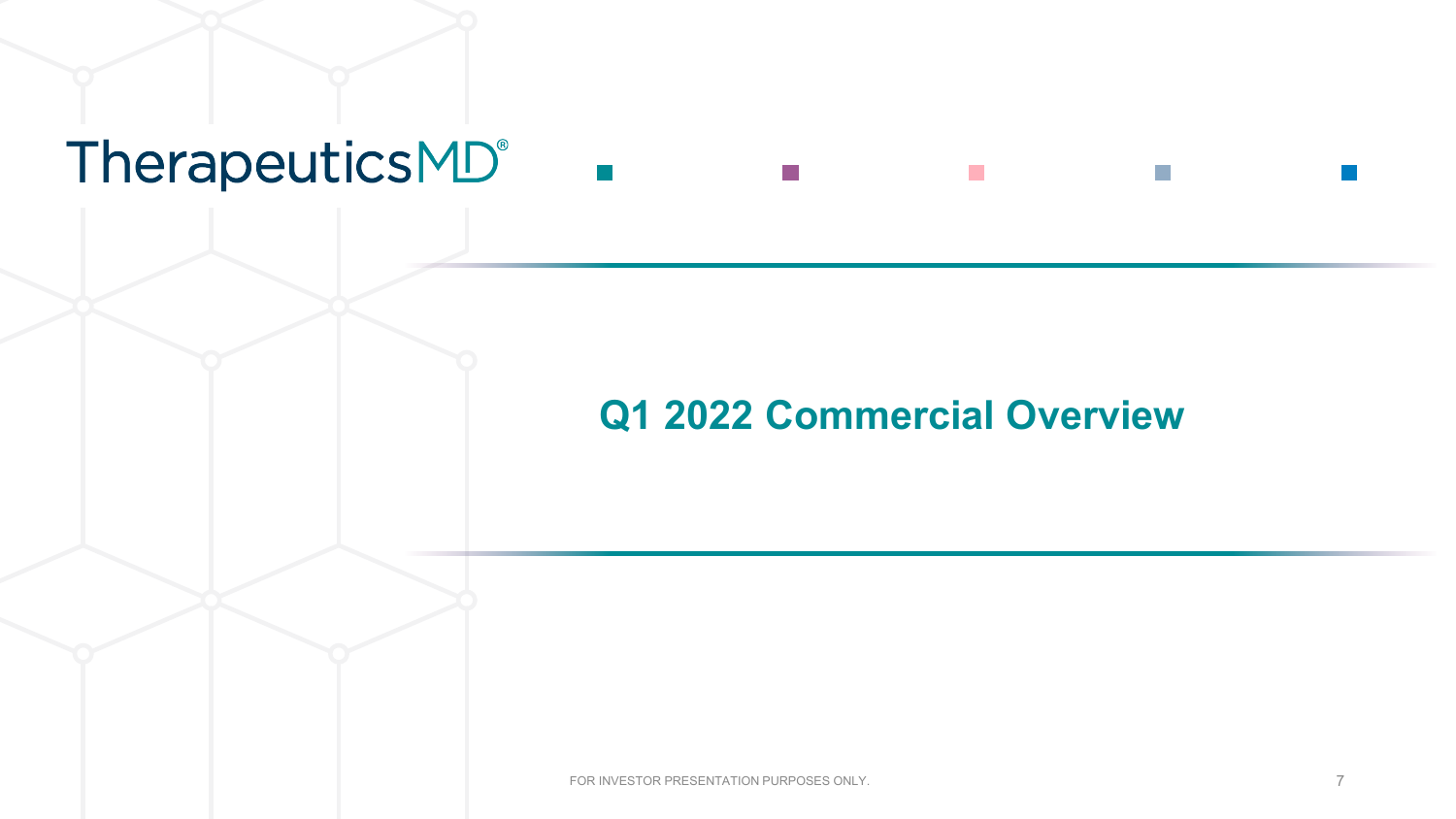# **Call Activity Highlights**



# **9.2 calls per day**





**\*Source: Veeva; reflects Mar22 call activity, excluding vacancies and new hires in training**

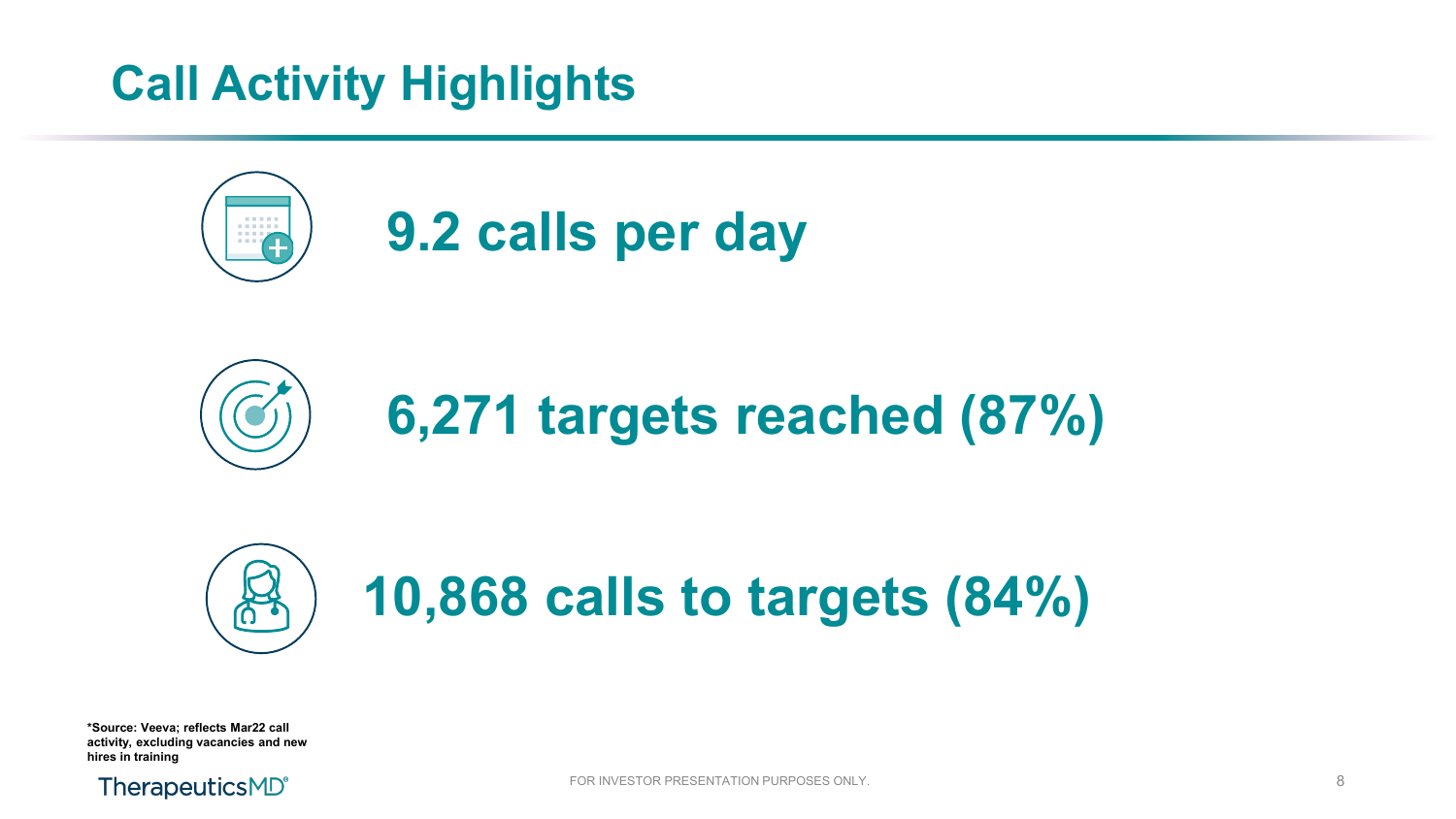# **Available ANNOVERA vs. Prescriptions**

Cumulative Shipments to Prescriptions Filled



## TherapeuticsMD®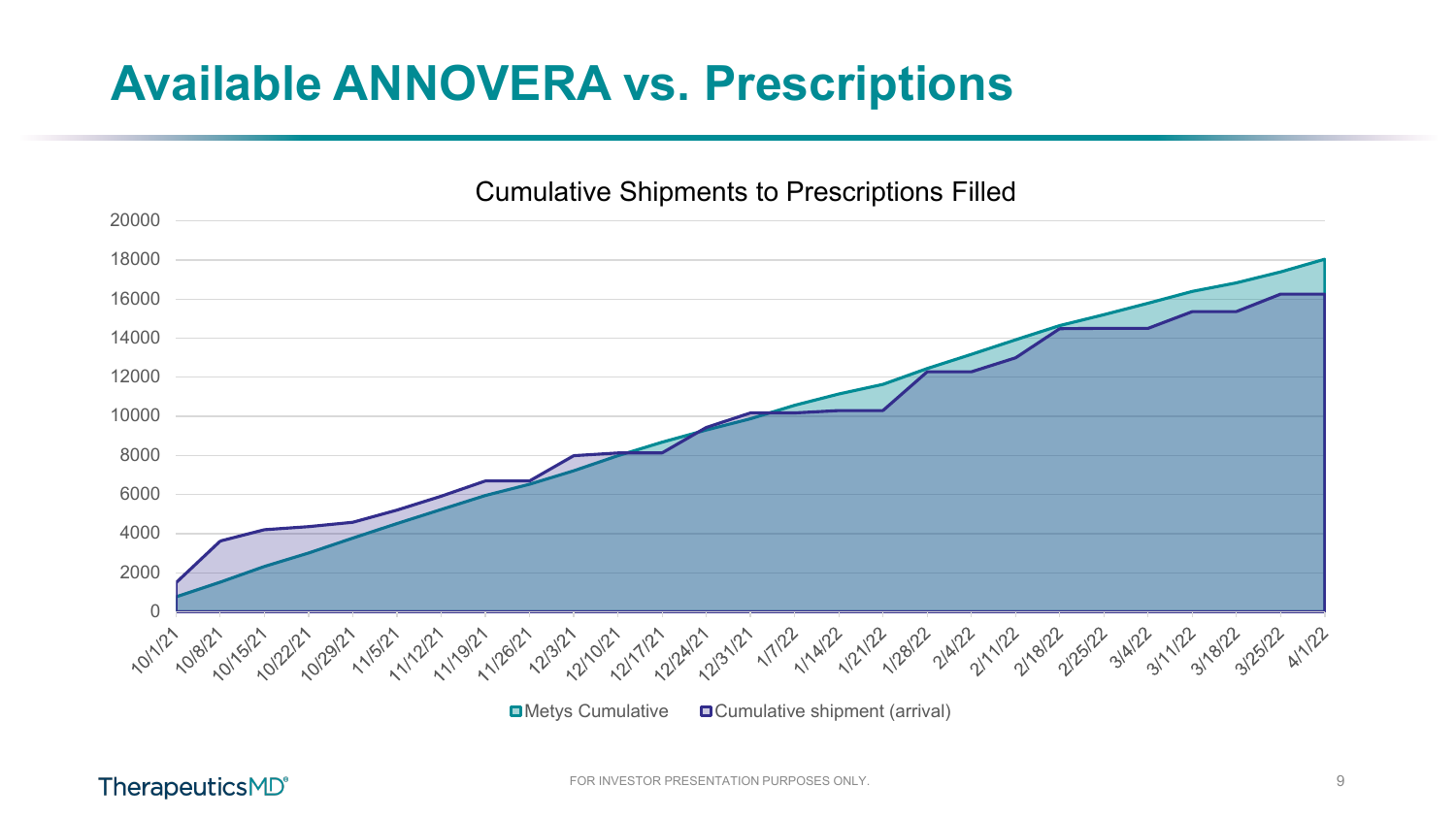# **ANNOVERA Quarterly TRx**

**6,329 7,303 8,371 9,317 8,014 0 1,000 2,000 3,000 4,000 5,000 6,000 7,000 8,000 9,000 10,000 Q121 Q221 Q321 Q421 Q122 TRx +27% vs. Q121**

**Performance**

**Month**



### TherapeuticsMD®

**Source: Symphony Metys – December 2021**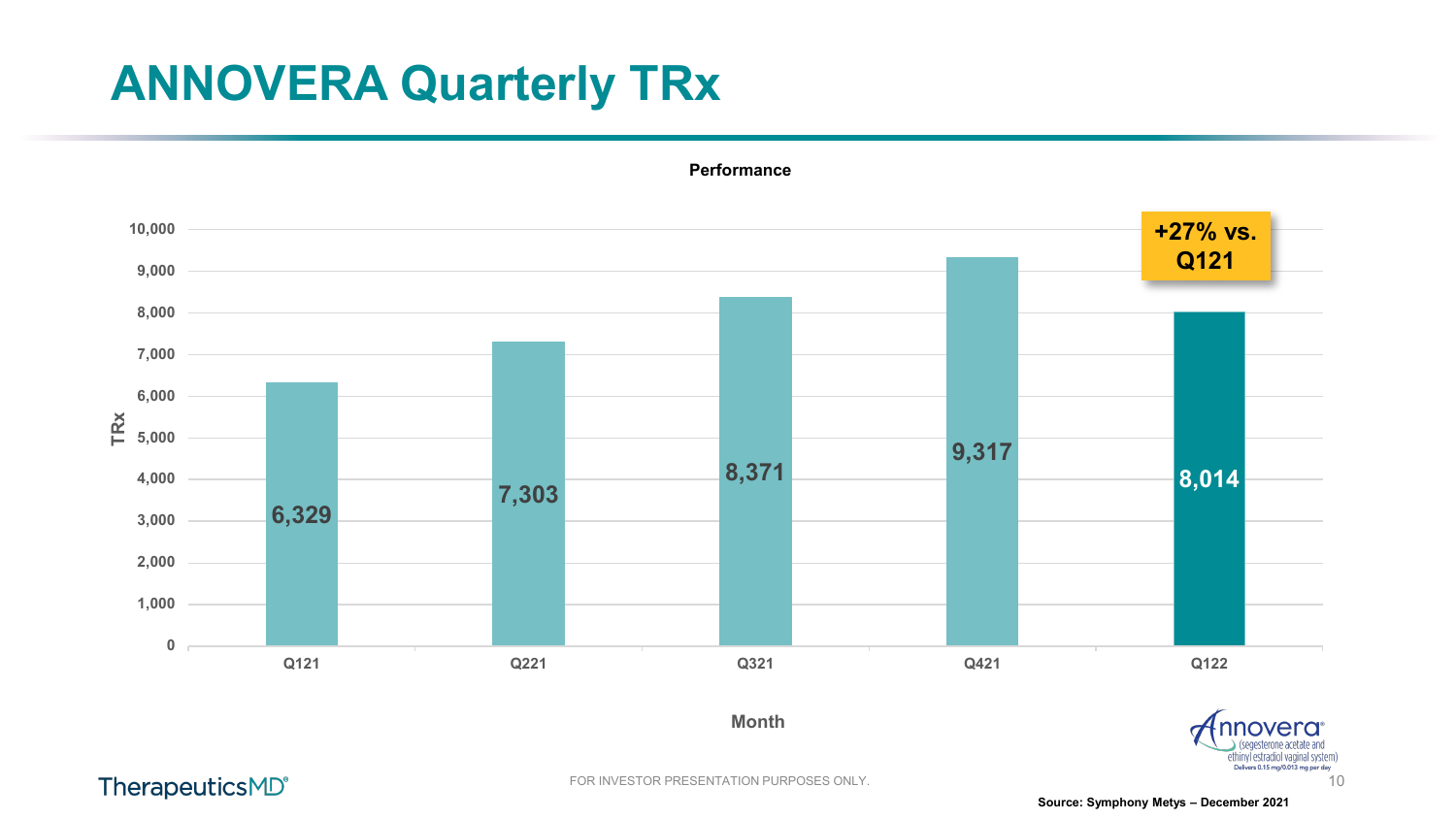## **ANNOVERA Prescribers: Launch to Date**



 $\blacksquare$  Existing Rxers  $\blacksquare$  New Rxers



### TherapeuticsMD®

FOR INVESTOR PRESENTATION PURPOSES ONLY.

Source: Symphony Metys – April 2022; 5 prescribers in Q319 New prescribers defined as not having written Annovera in prior periods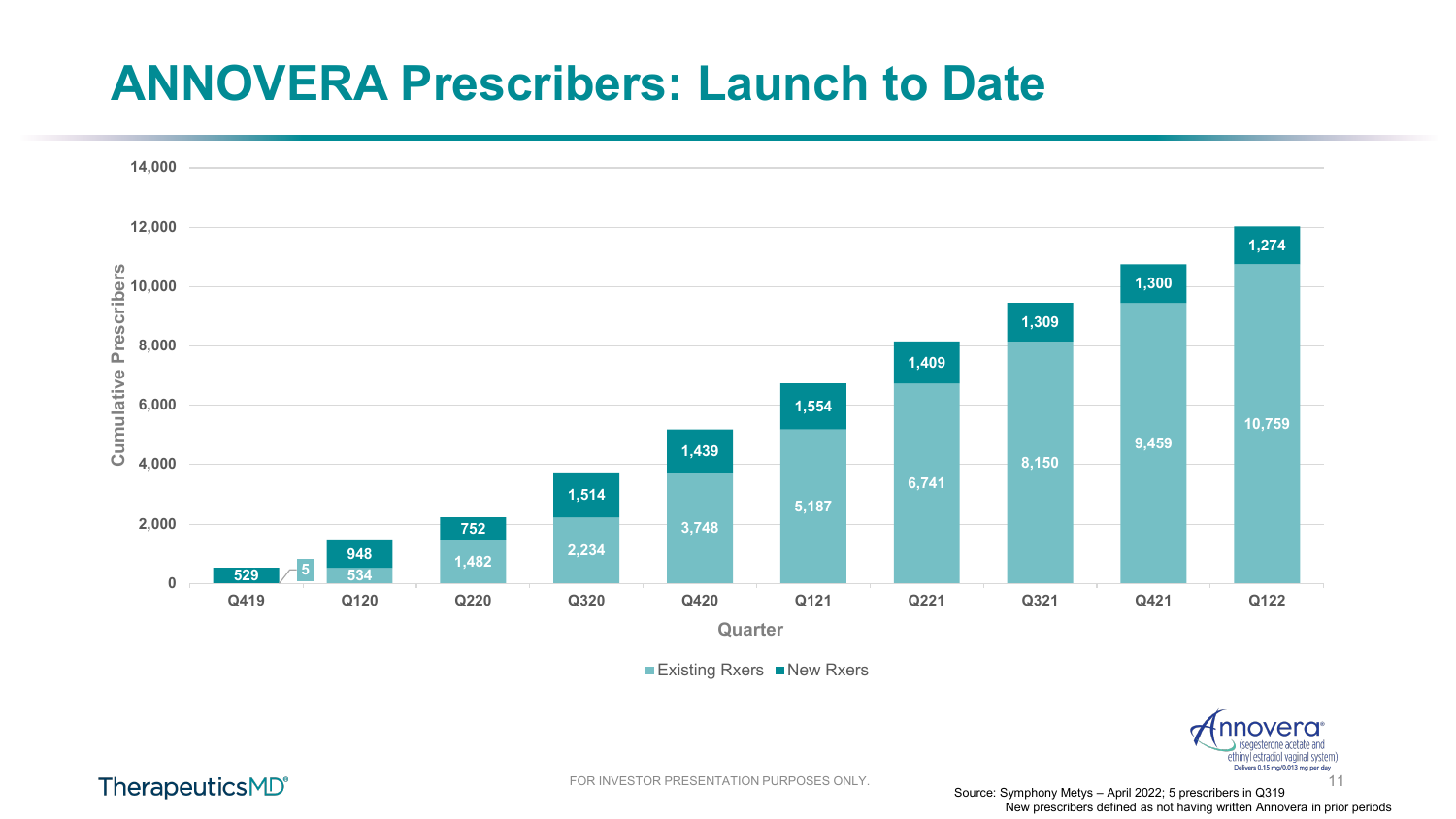# **IMVEXXY Monthly TRx**



**Month**

## TherapeuticsMD®

(estradiol vaginal inserts)

 $4 \text{ mog} \cdot 10 \text{ mog}$